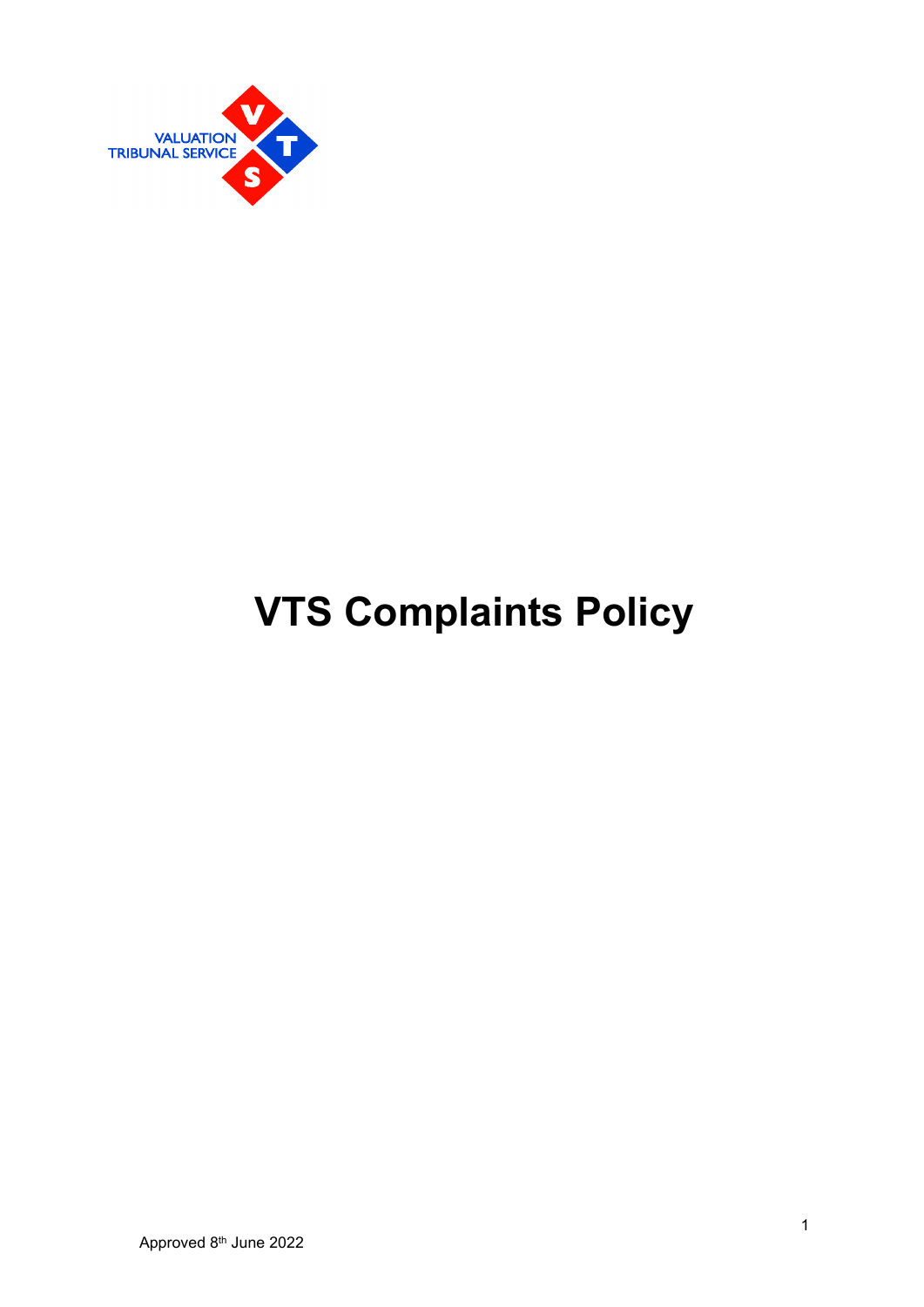# **How to contact us**

On our website, click on 'Contact VTS''.

Alternatively, call our national phone number: **0303 445 8100**

#### **Our address is:**

Valuation Tribunal Service 2nd Floor 120 Leman Street London E1 8EU

|                           | Our website address is: www.valuationtribunal.gov.uk |
|---------------------------|------------------------------------------------------|
| For complaints:           | complaints@valuationtribunal.gov.uk                  |
| Chief Executive's Office: | ceo.office@valuationtribunal.gov.uk                  |
| For general enquiries:    | appeals@valuationtribunal.gov.uk                     |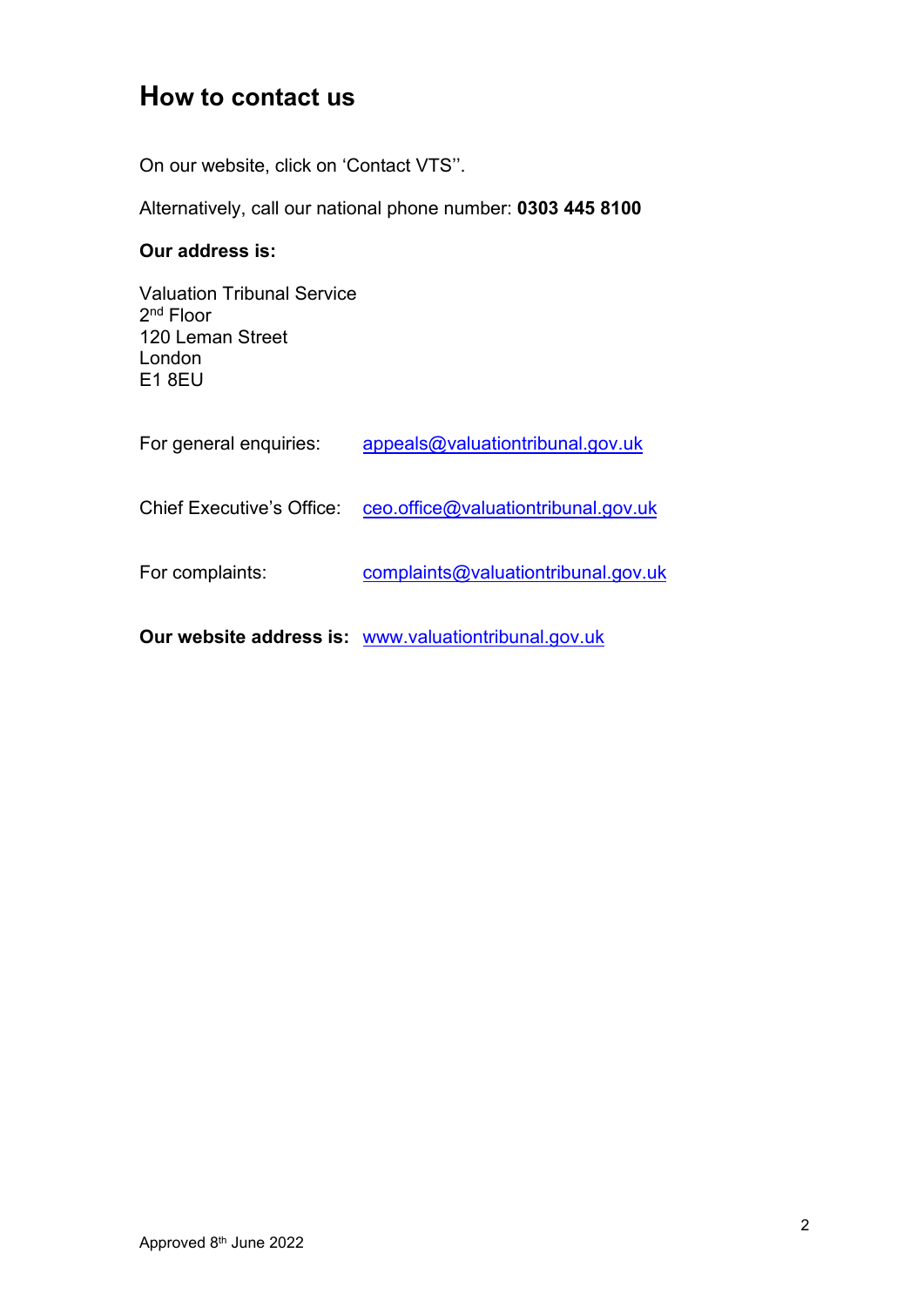#### **Queries, concerns and complaints**

We are committed to providing a quality service and want to get things right, however we recognise that sometimes they do go wrong. Wherever possible we will aim to handle your concerns quickly at your first point of contact. You can raise your queries or concerns by telephone, email, post or in person, and a member of staff will assist you.

If you contact us in person or by telephone about the administrative process associated with the handling of your appeal, such as delay, lack of response or discourtesy, our staff will try to sort out your problem immediately. If you are not happy with our service at the hearing, please tell a member of staff who will try to sort out your concerns there and then.

If you remain dissatisfied with any aspect of our administrative service, we have introduced a formal administrative complaints process.

**Please note that the VTS may only consider complaints about matters reflecting our administration and/how you have been dealt with by our staff.**

**This complaints process cannot be used if you disagree with the decision the Tribunal makes, or if you are aggrieved with the conduct of the hearing. Tribunal decisions are binding and the VTS has no power to change.** 

#### **How to raise a formal complaint**

Set out your complaint by completing the formal complaints form, this can be done online through our website, [https://valuationtribunal.gov.uk/complaints](https://valuationtribunal.gov.uk/complaints-form/)[form/](https://valuationtribunal.gov.uk/complaints-form/).

You will receive an acknowledgement within one week. The **Director of Operations and Development** will investigate your complaint and send a full reply within one month. If for some reason this is not possible, he will let you know of any delay.

If you feel that the issue raised in your complaint has not been properly considered or remedied by the Director of Operations and Development, you may ask the **Chief Executive** to investigate any maladministration by emailing him at [complaints@valuationtribunal.gov.uk.](mailto:complaints@valuationtribunal.gov.uk) You must give reasons why you believe the response provided by the Director of Operations and Development fails to address the issue originally raised.

You will receive an acknowledgement within one week. The Chief Executive will investigate how your complaint has been previously dealt with and send a full reply within one month. If for some reason this is not possible, he will let you know of any delay.